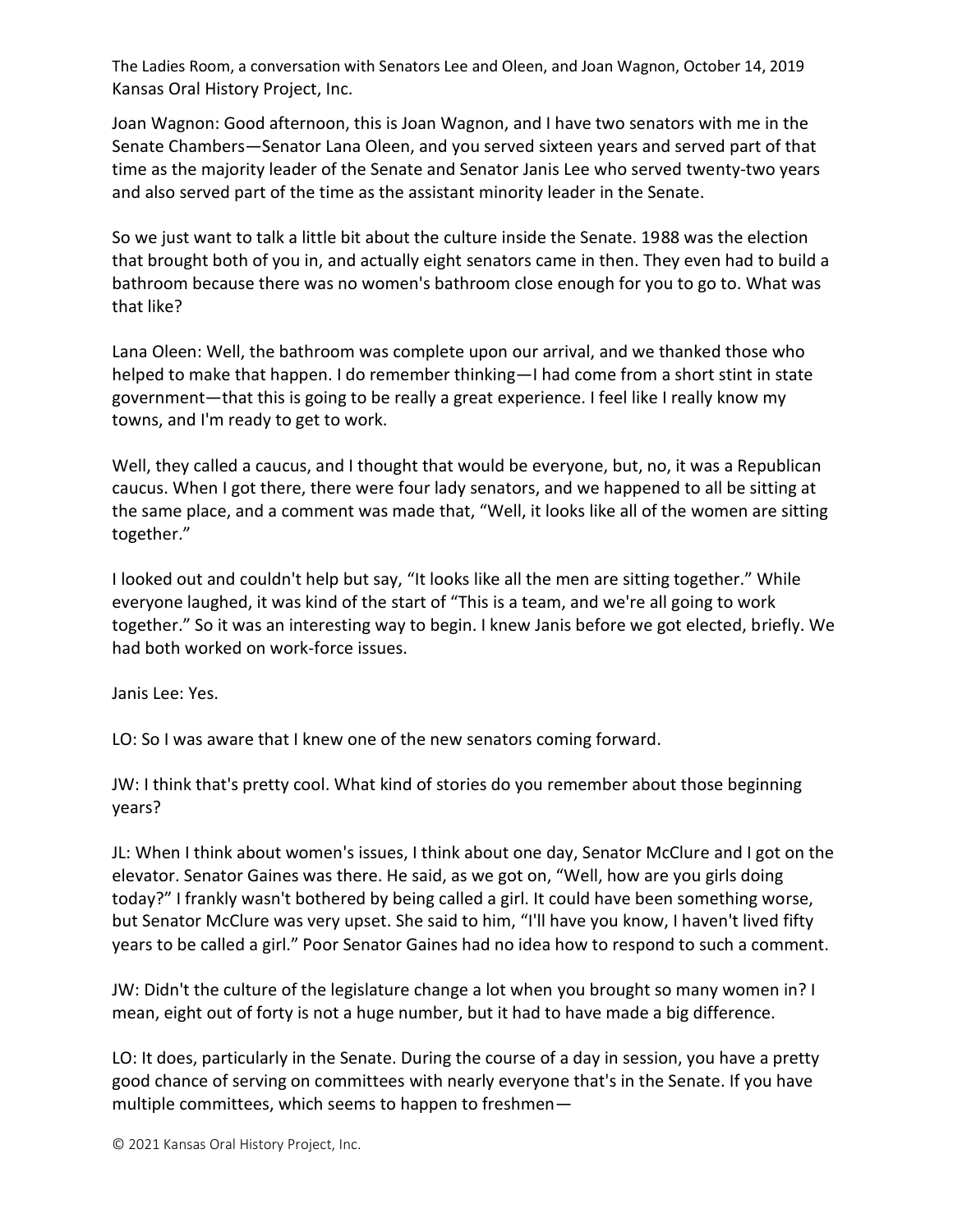JL: Yes.

LO: Then you have an interaction. You talk about family. You talk about the constituents from someone else's part. You tend to grow in your knowledge of the entire state, not just your district.

JL: One of the things I remember our first year was Lana and I together brought forward a bill that dealt with auctioneers. I don't remember anything else about it but that. One of the things that was so startling to me was that Lana and I had all of our facts. We were arguing facts, and the male senators that we were arguing against had all of these anecdotes and these stories and no facts with their stories. We actually got our bill passed in the Senate. It wasn't successful, but that was a startling thing to me to see that I thought you always debated with facts. Apparently they didn't.

LO: They just liked to tell good old stories.

JL: Yes.

LO: And they were very interesting stories. It was more of a story time than it was a debate time until the vote. But there had been undertones of killing the bill before discussion, and I do remember that Senator Gaines said, "Oh, okay. Then we'll have the talk." Without he agreeing, I'm not sure it really would have gotten to the floor.

So there was a lot of push and pull and good conversation, but always being open I think was the best policy.

JW: Is there any truth to the rumor that women liked to work together to solve problems, and they tend to get together and work on problems more than just fuss around about it? I mean, women being very deliberate about getting together and getting things done. Is there any truth to that?

JL: Yes, I believe that women were good at trying to find a solution, trying to figure out how to make it work. That may come from the fact that as mothers in families, many times we're the one that sort of makes everything work together.

LO: I think that is a part of it. I also think that women will tend to listen a little longer. Sometimes when you listen a little longer, you learn a little more. I think that dialogue not only helped women but helped the process.

JW: Did you ever feel discriminated against in this process in any way because of your gender?

JL: I did not. I felt that once people got to know who you were, and if you came forward with good information, I did not feel that being a woman was a detriment to being here.